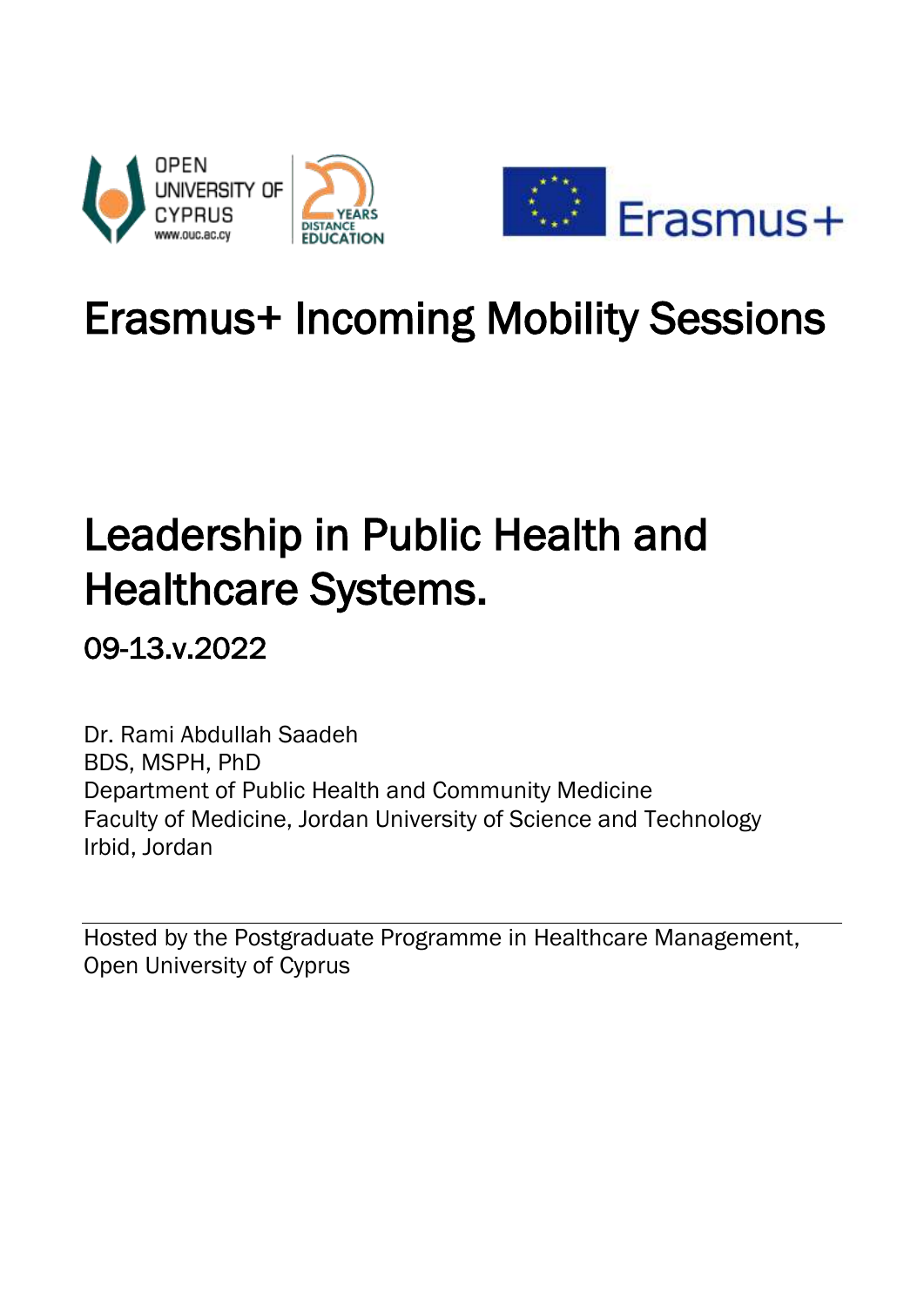## Leadership in Public Health and Healthcare Systems.

## Guest speaker's short bio

Dr. Rami Saadeh is an Assistant Professor at the Jordan University of Science and Technology (JUST), which is located in Irbid, Jordan. Dr Saadeh earned a Bachelor of Dental Surgery (BDS) degree from JUST, a Master of Science degree in Public Health (MSPH) from Tulane University, USA, and completed his academic studies with a PhD in Environmental Health and Epidemiology from Indiana University, USA. He also completed a residency programme in dental public health at the University of Texas Health at San Antonio, USA. He has worked as a dentist in small villages and Palestinians' refugee camps in Jordan, taught public health courses for years in Jordan, Saudi Arabia, and the USA, and worked as the state oral health epidemiologist in West Virginia, USA. His research focuses on environmental and social disparities among communities, with special emphasis on vulnerable groups such children, women, elderly, and populations with low socioeconomic status. His passion is to support equity in healthcare and advocate for a clean environment for all.

More info:<https://www.just.edu.jo/eportfolio/Pages/Default.aspx?email=rasaadeh>

## Host University and Programme of Study

The [Open University of Cyprus](https://www.ouc.ac.cy/index.php/en/) (OUC) is a European Public University specialised in open and distance education. The OUC offers and delivers online undergraduate, masters, doctoral, and lifelong learning programmes, as well as, short-duration executive and professional education courses. The OUC utilises the latest technological tools and applications in a variety of online and distant learning methodologies. The OUC offers knowledge and training of high academic standards, building up skills and competencies of learners, and provides an inclusive, inspiring, and enjoyable learning experience.

The following Invited Lectures of international calibre are organised by the Postgraduate Programme in [Healthcare Management](https://www.ouc.ac.cy/index.php/en/studies/master/studies-degrees-master-dmy) and the Postgraduate Programme in [Applied Health](https://www.ouc.ac.cy/index.php/en/studies/master/studies-degrees-master-ept)  [Informatics and Telemedicine](https://www.ouc.ac.cy/index.php/en/studies/master/studies-degrees-master-ept) of the Open University of Cyprus, and are financed under the [Erasmus+ International Mobility Programme.](https://www.ouc.ac.cy/index.php/en/university/internationalrelations/erasmus/erasmus-international)

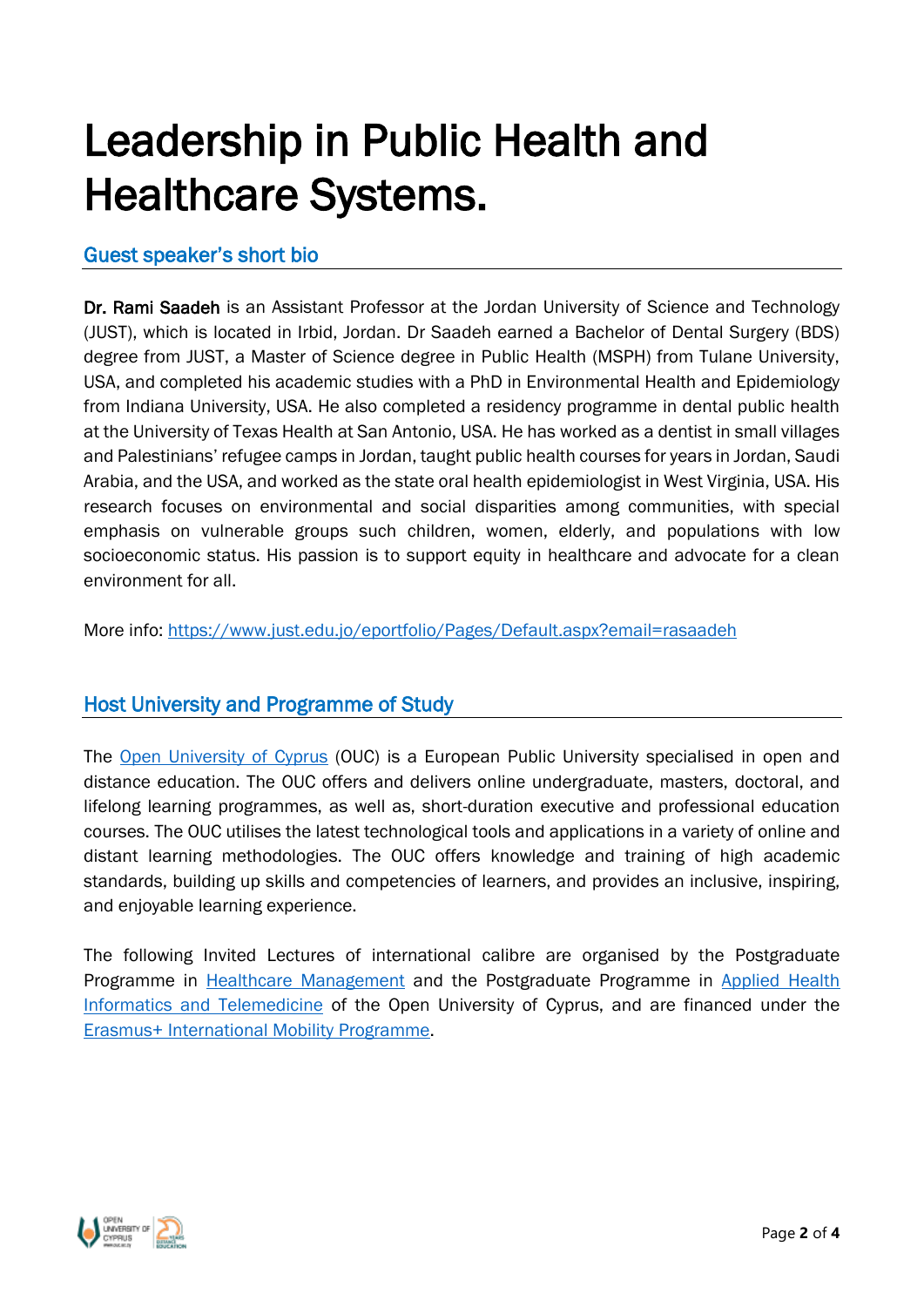## Lectures outline

| A/A | <b>DATE AND TIME</b><br>(EEST)   | LOCATION *    | TOPIC                                                                         |
|-----|----------------------------------|---------------|-------------------------------------------------------------------------------|
| 1.  | May 9th 2022, 18:00              | Online        | Primary healthcare as a tool to manage the<br>COVID-19 pandemic               |
| 2.  | May 10th 2022, 18:00             | Online        | Healthcare services in rural areas                                            |
| 3.  | May 11 <sup>th</sup> 2022, 18:00 | Online        | The Universal Health Coverage (UHC) and<br>healthcare systems internationally |
| 4.  | May 12th 2022, 18:00             | <b>Hybrid</b> | Leadership in public health management and<br>public health crises            |
| 5.  | May 13th 2022, 18:00             | <b>Hybrid</b> | Telehealth and telemedicine in healthcare<br>delivery                         |

\* Location:

- Online: Virtually on the OUC eLearning Platform at the following web link <https://bit.ly/3sbBDDE>
- Hybrid: OUC main building in Nicosia (4<sup>th</sup> floor conference room, 33 Yiannou Kranidioti Avenue, 2220 Latsia, Nicosia), and Virtually on the OUC eLearning Platform at the following web link: <https://bit.ly/3sbBDDE>

## **Abstracts**

## Primary healthcare as a tool to manage the COVID-19 pandemic

Primary healthcare (PHC) is the cornerstone of the healthcare system and service delivery in any country. It was advised by the global community to strengthen the PHC and its ability to manage emergencies and health crises. This presentation will highlight the importance of PHC in controlling the effects of the COVID-19 pandemic, maintaining the essential services, and provision of care to the public and vulnerable populations.

#### Healthcare services in rural areas

Delivering quality health services in rural communities is usually challenging. The low density of these communities, distance of travel, standards of living affect the development of high quality services. Yet, various risk factors imposed on residents of rural populations, which need to be addressed and managed. This presentation will illustrate the importance of rural health and factors related to improving performance of healthcare provision in rural areas.